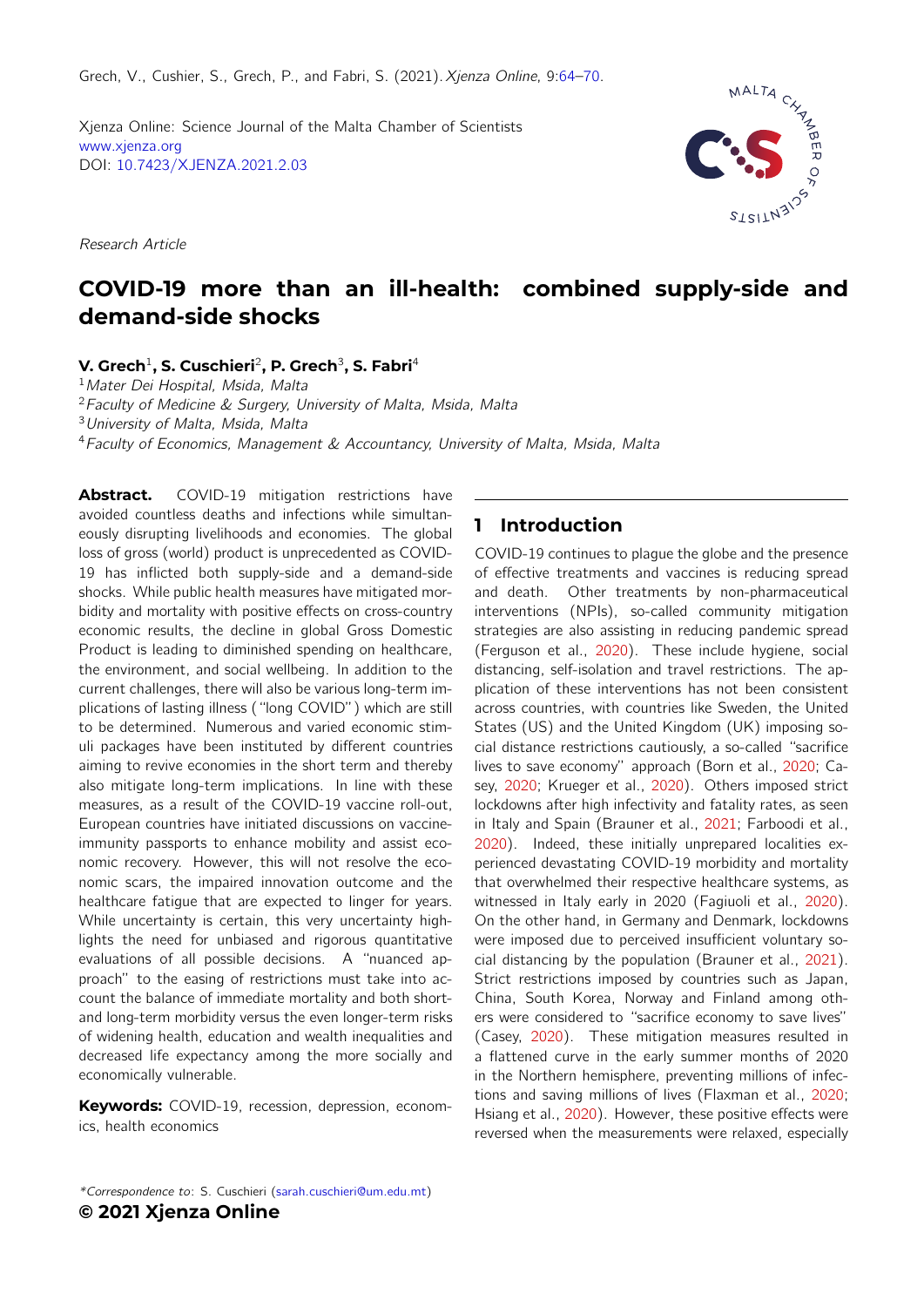when done hastily (Cuschieri et al., [2020\)](#page-4-3). This narrative review will discuss the direct and indirect economic impact of COVID-19 and the public health implications.

## **1.1 Mitigation measure effects on the economy**

Mitigation measures have had detrimental effects on global healthcare systems and a disruptive ripple effect on literally every aspect of human endeavour and economic activity. There have been unprecedented levels of disturbance to individual lives and even more importantly for the long term, to general economic activity, both at national and at global levels (Nicola et al., [2020\)](#page-5-6). Employment challenges occurred across all economic sectors, although not in a consistent manner. Some sectors such as tourism, wholesale and retail have been badly hit compared to others. Certain areas of economic activities proved to be resilient by shifting to new forms of work such as remote working. Schools have closed, piling additional pressure on carers and economic activity in general. From a consumption perspective, some sectors experienced a lower expenditure during lockdowns, with households who managed to retain their employment, experiencing increases in their saving rates. Indeed, in March 2020, the US reported that personal savings surged as a percentage of disposal income from 7.5% (normal level) to 34% during lockdown (Copper, [n.d.\)](#page-4-4). This led to an anticipated postlockdown economic spree with the anticipated inflation pressures never truly materialising (Copper, [n.d.\)](#page-4-4), probably because the post-lockdown phase was not extensive in most countries. Households mainly used their income on food related products, and the sector faced increased demands due to panic-buying and stockpiling (Nicola et al., [2020\)](#page-5-6). On the other hand, the general demand for commodities and manufactured products has significantly decreased while demand for specific medical supplies has risen.

In economic terms, COVID-19 has inflicted both a supply-side and a demand-side shock. A shock is a sudden and unexpected change which can be both negative and positive. A supply shock is an unexpected increase/decrease in the supply of goods/services due to non-price determinant factors. Demand shocks are sudden increased/decreased demands for goods or services. Since the supply of a commodity/good/service is usually not very flexible (inelastic in economic terms), all of these COVID-19 affected factors can and have wreaked economic havoc.

Almost all countries are constantly reducing and increasing NPI restrictions, but these actions will not undo the damage already done and the evolving domino collateral damage. Indeed, due to ongoing effects including decimated tourism, the World Travel and Tourism Council (WTTC) has averred that COVID-19 is threatening the livelihoods of 300 million people – one in 10 of the global workforce – employed in the tourism/hospitality industry, an industry which accounts for 300 million jobs and almost 10% of global gross domestic product (GDP) (Broom, [2020;](#page-4-5) "UNWTO World Tourism Barometer and Statistical Annex, January 2019", [2019\)](#page-5-7).

# **1.2 The impact of COVID-19 on GDP**

The Gross Domestic Product (GDP) is defined as the total amount of goods produced and services provided, typically quoted or cited per country, for a one year period (Callen, [2008\)](#page-4-6). Annual growth is invariably given as a percentage of the previous year's GDP. The world's GDP was \$85.9 trillion in 2018 (The World Bank, [2018\)](#page-5-8). As an example and for the sake of perspective, the largest economy in terms of GDP is that of the United States at almost \$19.5 trillion/year (Worldometer, [2019\)](#page-6-0), with an annual budget for 2019 of almost \$4.45 trillion (USA Spending, [2019\)](#page-6-1).

Health issues are inextricably intertwined with GDP and other economic indicators such as social wellbeing. In fact, it has been estimated that in the developed countries, if GDP drops by circa 6%, more years of life would be lost due to recession than would be gained through lives saved at this tipping point since there is a link between GDP and life expectancy. This is because affluent countries are able to spend more on healthcare, safety and the environment and this expenditure would be restricted due to decreased funds available if GDP falls (Thomas, [2020\)](#page-5-9).

Income is causally related to health not only via a direct effect on the material requirements necessary for simple survival, but also by influencing the ability to participate in society, including at work and hence the opportunity to control life circumstances. Indeed, the fewer the goods and services publicly made available by the community, the more important individual income becomes for health (Marmot, [2002\)](#page-5-10).

This can even be shown in relation to COVID-19 in that case fatality rates (CFRs) have varied widely in different countries, from 0 to 8.91%. An analysis of the effect of socio-economic and health indicators showed that GDP, more specifically a low GDP per capita among other indicators were significant contributors to CFR. Developing countries are therefore particularly vulnerable (Asfahan et al., [2020\)](#page-4-7).

#### GDP and mitigation measures

A modelling study comparing the UK with European countries of similar income and healthcare resources showed that when applying a quality-adjusted life year (QALY) value of £30,000 (the maximum under national (NICE)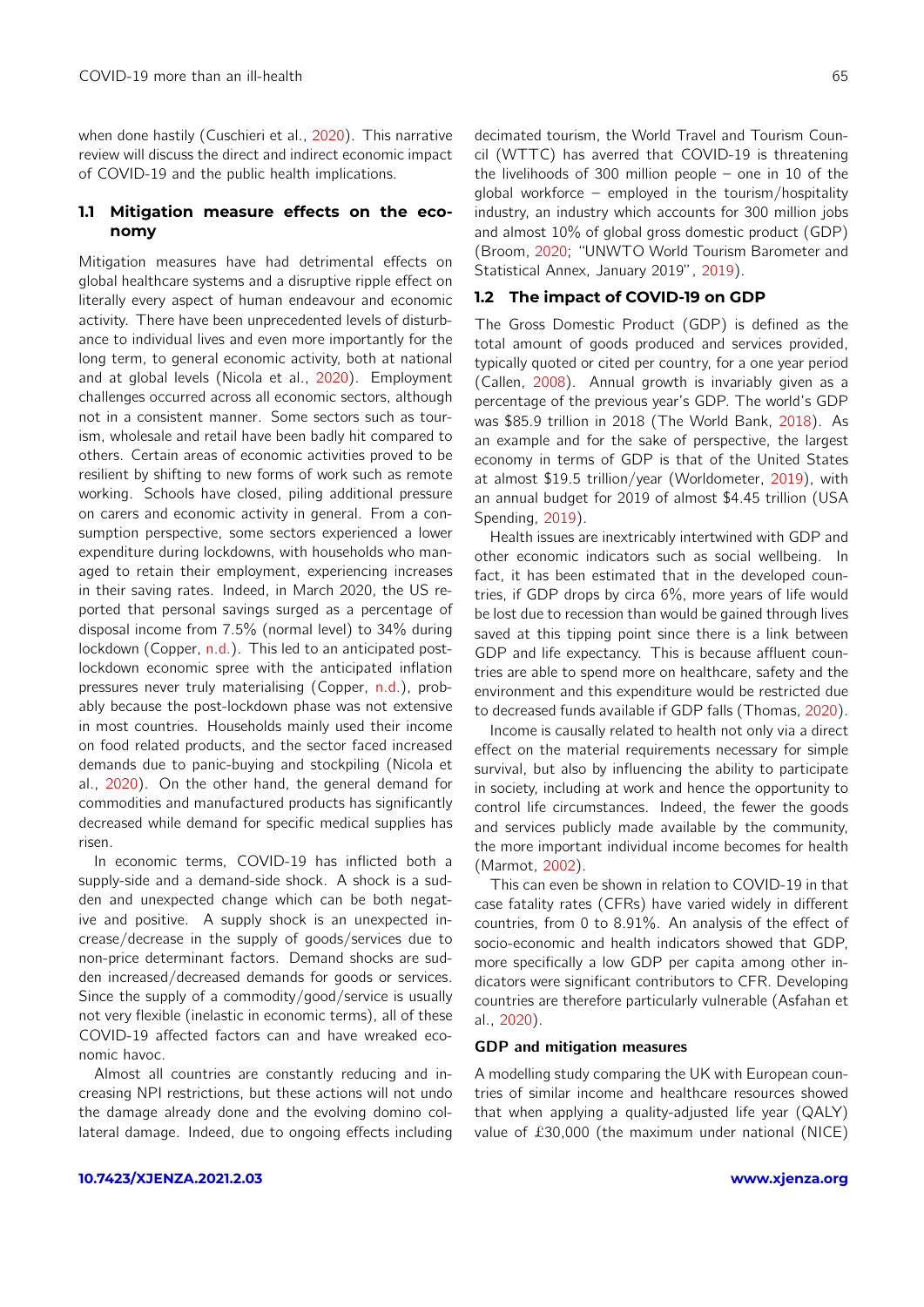guidelines), the cost of the imposition of further strict lockdown would only be justified with a QALY value of at £220k – £3.7m (much higher than NICE values,  $x7$  $- x125$ ). The authors concluded that clearly, the costs of continuing draconian restrictions are so great in relation to lives saved that a quick easing in restrictions was highly warranted (Miles et al., [2020\)](#page-5-11). A study conducted in the US had shown that with a value of \$125,000 per QALY, assuming COVID-19 vaccine availability by April 2021, QALY benefits from averted deaths by continued social distancing and limited reopening. This exceeds full reopening with projected increased GDP gains. The authors concluded that a limited reopening to achieve partial economic mitigation of COVID-19 would be more cost effective than a full reopening (Schonberger et al., [2020\)](#page-5-12). Another study explored the effects of GPD growth in relation to changes in lockdown strategies across 42 countries, over the first three-quarters of 2020. It was reported that although strict government measures had a negative economic activity impact, these kept the fatality rates low. Therefore, from an economy perspective, lockdowns and low fatality rates were the second-best policy to limit economy damage secondary to high fatality rates. It was concluded that changes in lockdown strategies have dominant effects on in-country GDP, while low fatality rates have a positive effect on cross-country economic results (König et al., [2021\)](#page-5-13).

#### Long COVID and the economic implications

In addition to acute morbidity and mortality, "long COVID" is a novel term that describes lasting illness in patients who have either recovered from COVID-19 but still experience lasting symptoms or who have had symptoms for longer than expected. Up to 90% of symptomatic patients may go through this, with 90%, 32% and 55% were still experiencing at least one, two, or three or more symptoms respectively 60 days after onset (Carfi et al., [2020\)](#page-4-8). It has been estimated that due to residual functional disability, the cumulative post-discharge healthcare costs/patient/year are comparable to those of elderly patients with severe chronic diseases (Ambrosino et al., [2020\)](#page-4-9). The additional complication of long COVID-19 is that relatively young and previously healthy individuals who lack important comorbidities, do not return to their previous baseline functional status. This has enormous public health implications, particularly in the context of a pandemic (Ambrosino et al., [2020\)](#page-4-9). These complications will weigh most heavily on those least equipped to shoulder them and their families and friends: lower-income earners, the uninsured/underinsured, and the homelessness (Jiang et al., [2020\)](#page-5-14). All of these costs must also be factored in when weighing the pros and cons of removing restrictions.

**[10.7423/XJENZA.2021.2.03](https://doi.org/10.7423/XJENZA.2021.2.03) [www.xjenza.org](https://xjenza.org)**

Of course, this will have serious economic implications not only in terms of the quality of life of these individuals, but also in terms of economic activity. The faster the workforce recovers, the faster will be the economic rebound to the new economy post-COVID.

# **1.3 Reviving the economy**

It has been reported that COVID-19 contributed to a number of positive long-term outcomes on companies, as these were forced to change their daily operations and consumer behaviour. Indeed, businesses that survived the initial COVID-19 economic shock are more likely to be resilient and flexible in the future. It has also accelerated digitalization, increased e-commerce and virtual selling apart from enhancing health and safety (Maqui et al., [2021\)](#page-5-15).

#### Economic stimulus and forecasts

Individual countries have varied in the degree of stimulation that they have internally provided in their attempts to ameliorate the negative economic effects of the pandemic, and this has ranged from 2.5% – 50% of GDP (Danielli et al., [2020\)](#page-4-10). These include immediate fiscal impulse, deferrals, and other liquidity and guarantee measures.

In order to assist economies and attempt to avoid a recession of the magnitude witnessed in the 1930s during the Great Depression (Romer, [1990\)](#page-5-16), countries have pledged various stimulus packages, including a \$10 trillion internal aid boost (Cassim et al., [2020\)](#page-4-11). This is more than three times more the 2008-2009 crisis. The European Union initially planned 1.8 EUR trillion a recovery package which is mainly aimed at greening the economy and transformation through investments in digitalization, (European Commission, [2020\)](#page-4-12) and this has been increased to \$2.2 trillion backed by joint debt (Dendrinou et al., [2020\)](#page-4-13). The equivalent stimulus package for the USA is \$1.9 trillion (Wasson et al., [2021\)](#page-6-2). Despite the extraordinary efforts to counter the evolving recession/depression with fiscal and monetary policy support, forecasts vary but are overall bleak.

## World Economic Outlook

"A Crisis Like No Other, An Uncertain Recovery" (World Economic Outlook Update, [2020\)](#page-6-3). Global growth is projected at 5.5% in 2021, after shrinking by 3.5% in 2020 according to the latest IMF projections (World Economic Outlook Update, [2021\)](#page-6-4). In 2022 global growth is projected at 4.2%. Despite the growth projections, the "adverse impact on low-income households is expected to be particularly acute, imperiling the significant progress made in reducing extreme poverty in the world since the 1990s" (World Economic Outlook Update, [2020\)](#page-6-3).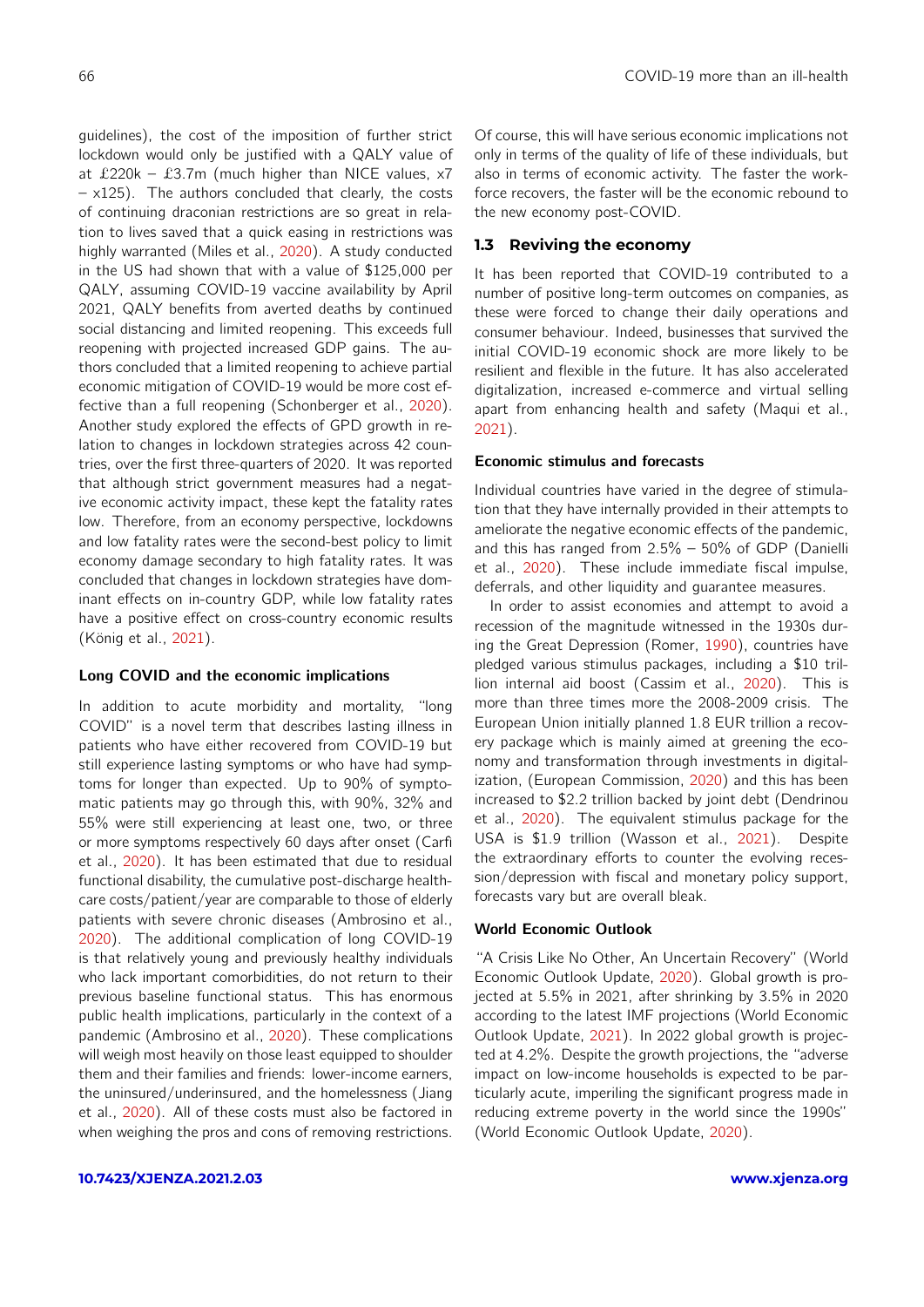#### Eurozone

Meanwhile, according to the latest statistics published by the European Commission, GDP growth in the euro area decreased by 6.8%, less than the 9.1% anticipated last year. This is even better than the 5.5% contraction in 2009 as the Eurozone dealt with the financial crisis (OECD, [2020\)](#page-5-17). In 2021 and 2022, the Eurozone economy is expected to grow my 3.8% per year (European Commission, [2021\)](#page-4-14).

Despite the relatively positive economic outlook for the coming years, and with the use of the vaccine, COVID-19 will leave "lasting scars through lower investment, an erosion of human capital through lost work and schooling, and fragmentation of global trade and supply linkages" (The World Bank, [2020\)](#page-5-18). Additionally, innovation will be affected through the impaired of financial contribution to research and development (Martin Fuentes et al., [2021\)](#page-5-19). Furthermore, healthcare fatigue that will affect healthcare services and output (Adibe, [2021\)](#page-4-15). Finally, ongoing waves of infection (even in countries with relatively high vaccination rates) may derail all estimates. This is particularly important as viral spikes have been witnessed in Chile and the Seychelles despite relatively high vaccine uptake (39% and 67% respectively) (Balicer et al., [2021\)](#page-4-16). Indeed: "How fast will economy recover? It depends on businesses reopening, vaccination, COVID-19 third wave" (Nangia, [2021\)](#page-5-20).

#### Hyperinflation

Economic stimulus packages and increased family savings due to ability to spend on holidays and entertainment is also raising the spectre of hyperinflation, a rapid, excessive, and out-of-control general price increases in economies (Asia Times, [2021\)](#page-4-17). Furthermore, the initial drop in COVID infections in Europe earlier in 2021 followed by further waves of infection has triggered a double-dip i.e. a recession followed by a short-lived recovery, followed by another recession (also known as a W-shaped recovery) (Financial Times., [2021\)](#page-5-21). These factors will also mostly impact low-income earners.

#### **1.4 Immunity-vaccine passports**

The recovery of the hospitality industry is crucial to all economies and tourism plays a crucial role (Grech et al., [2020\)](#page-5-22). COVID-19 vaccines roll-out have initiated across most European countries (March 2021) resulting in a debate for the introduction of a vaccine passport among countries. Those fully vaccinated, tested negative or recently recovered from COVID-19 will be eligible for this certification (BBC News, [2021b\)](#page-4-18). These passports aim to enable mobilisation and relaxation of restrictions so as to revive economies. However, these initiatives are faced

**[10.7423/XJENZA.2021.2.03](https://doi.org/10.7423/XJENZA.2021.2.03) [www.xjenza.org](https://xjenza.org)**

by a number of debates including ethical concerns and privacy concerns and the possibility that this will exacerbate inequalities and discrimination (Brown et al., [2021\)](#page-4-19). Naturally, increased travel also risks viral spread from one country to another by asymptomatic (albeit certified) carriers but the newly approved pan-European vaccine passport may mitigate these risks (Schengenvisainfo News, [2021\)](#page-5-23).

### **1.5 Positive outcomes and forecasts**

Not all appears to be gloom and doom and for example, China's economy grew 18.3% in the Q1 2021 compared to the same quarter of 2020, the largest rise in GDP from 1992 when China started keeping records. This should be contrasted with a 6.8% reduction for the same country in Q1 2020 due to lockdowns (BBC News, [2021a\)](#page-4-20).

Similarly, in the United States, retail sales have spiked by 9.8% in March 2021 due to pandemic relief cheques, and a successful vaccination program and the rollout of a \$1.9 trillion rescue package. All of these factors are positioning the USA's economy for the fastest growth spurt this year in decades (Aljazeera, [2021\)](#page-4-21). Indeed, a surplus of cash in the financial system has reduced interest rates (The Economic Times, [2021\)](#page-5-24) and it is estimated that business have accumulated billions of dollars and euros (Bharti, [2021\)](#page-4-22). Not all households have done badly and overall, it is estimated that households have saved the equivalent of 6% of global GDP since the pandemic began, a staggering \$5.4 trillion (Romei, [2021\)](#page-5-25). These has led to bullish market with fears of a bubble forming and perhaps the best example is the surge in cryptocurrency (Gutscher et al., [2021;](#page-5-26) Raimonde et al., [2021\)](#page-5-27).

All these estimates may be disrupted by additional waves of infection. For example, the planned (at the time of writing) UK reopening and relaxation of all measures may lead to between 1000-2000 hospital admissions daily and 100-200 deaths daily in England when cases peak, based on the assumption that the public's behaviour will change slowly over several months, rather than suddenly (Vaughan, [2021\)](#page-6-5).

# <span id="page-3-0"></span>**2 Public Health Implications – Conclusion**

The oft-repeated 'COVID-19 does not discriminate' is patently incorrect – it certainly does and has in fact highlighted the stark wealth and health inequalities within society and exacerbated them (Patel et al., [2020\)](#page-5-28).

COVID-19 continues to pose a dynamic challenge for both governments and policymakers who have been pingponging degrees of restrictions to reduce viral morbidity and mortality through social distancing interventions over economic growth. However, travel and mobility restric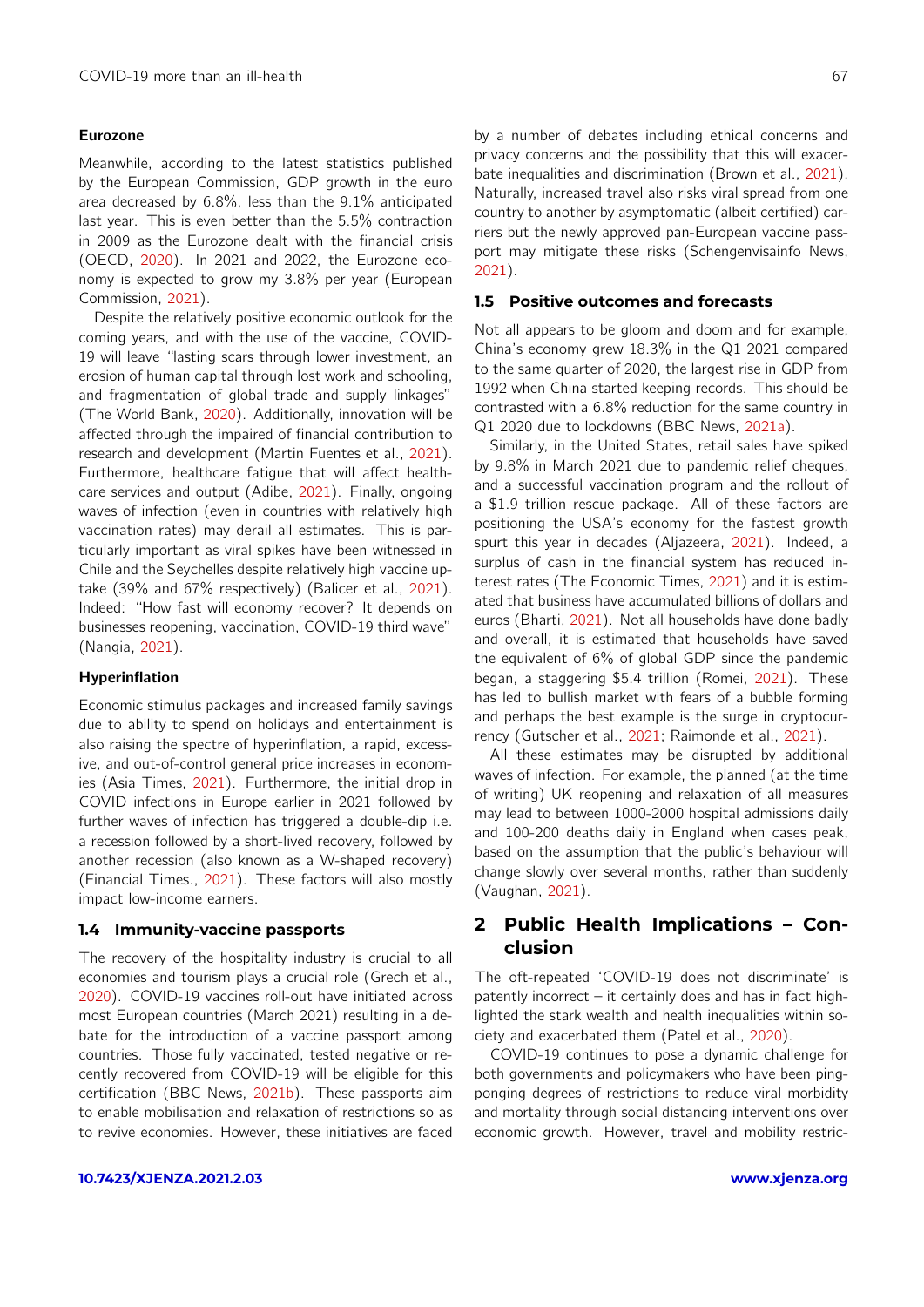tions and shuttered businesses have triggered an economic collapse with an inbuilt uncertainty.

While uncertainty is certain, this very uncertainty highlights the need for unbiased and rigorous quantitative evaluations of all possible decisions. A "nuanced approach" to the easing of restrictions must take into account the balance of immediate mortality and both short- and longterm morbidity versus the even longer term risks of widening health and wealth inequalities and decreased life expectancy from poverty (Danielli et al., [2020\)](#page-4-10), particularly in the more socially and economically vulnerable strata since public health measures disregard the most economically disadvantaged (Patel et al., [2020\)](#page-5-28).

# **Acknowledgements**

None

# **Conflict of Interests**

All authors have no conflict of interest to declare.

# **References**

- <span id="page-4-15"></span>Adibe, B. (2021). Covid-19 and clinician wellbeing: Challenges and opportunities. The Lancet Public Health,  $6(3)$ , e141–e142.
- <span id="page-4-21"></span>Aljazeera. (2021). Boom! US retail sales spike, jobless claims drop to one-year low. [https://www.aljazeera.](https://www.aljazeera.com/economy/2021/4/15/boom-us-retail-sales-surge-jobless-claims-drop-to-one-year-low) [com/economy/2021/4/15/boom- us- retail- sales](https://www.aljazeera.com/economy/2021/4/15/boom-us-retail-sales-surge-jobless-claims-drop-to-one-year-low)[surge-jobless-claims-drop-to-one-year-low](https://www.aljazeera.com/economy/2021/4/15/boom-us-retail-sales-surge-jobless-claims-drop-to-one-year-low)
- <span id="page-4-9"></span>Ambrosino, P., Papa, A., Maniscalco, M. & Di Minno, M. N. D. (2020). Covid-19 and functional disability: Current insights and rehabilitation strategies. Postgraduate Medical Journal.
- <span id="page-4-7"></span>Asfahan, S., Shahul, A., Chawla, G., Dutt, N., Niwas, R. & Gupta, N. (2020). Early trends of socio-economic and health indicators influencing case fatality rate of COVID-19 pandemic. Monaldi Archives for Chest Disease, 90(3).
- <span id="page-4-17"></span>Asia Times. (2021). Markets adjust to inflation and it's going to hurt. [https: / /asiatimes.com / 2021 / 05 /](https://asiatimes.com/2021/05/markets-adjust-to-inflation-and-its-going-to-hurt/) [markets-adjust-to-inflation-and-its-going-to-hurt/](https://asiatimes.com/2021/05/markets-adjust-to-inflation-and-its-going-to-hurt/)
- <span id="page-4-16"></span>Balicer, R. D. & Ohana, R. (2021). Israel's COVID-19 endgame. Science, 372(6543), 663.
- <span id="page-4-20"></span>BBC News. (2021a). China's economy grows 18.3% in post-Covid comeback. [https : / / www . bbc . com /](https://www.bbc.com/news/business-56768663) [news/business-56768663](https://www.bbc.com/news/business-56768663)
- <span id="page-4-18"></span>BBC News. (2021b). Covid passports: What are different countries planning? [https://www.bbc.com/news/](https://www.bbc.com/news/world-europe-56522408) [world-europe-56522408](https://www.bbc.com/news/world-europe-56522408)
- <span id="page-4-22"></span>Bharti, B. (2021). Businesses are sitting on record \$130b in excess cash, but will they invest it coming out of the pandemic? [https: / / financialpost. com / news /](https://financialpost.com/news/economy/businesses-are-sitting-on-record-130b-in-excess-cash-but-will-they-invest-it-coming-out-of-the-pandemic) [economy/businesses-are-sitting-on-record-130b-in-](https://financialpost.com/news/economy/businesses-are-sitting-on-record-130b-in-excess-cash-but-will-they-invest-it-coming-out-of-the-pandemic)

[excess-cash-but-will-they-invest-it-coming-out-of](https://financialpost.com/news/economy/businesses-are-sitting-on-record-130b-in-excess-cash-but-will-they-invest-it-coming-out-of-the-pandemic)[the-pandemic](https://financialpost.com/news/economy/businesses-are-sitting-on-record-130b-in-excess-cash-but-will-they-invest-it-coming-out-of-the-pandemic)

- <span id="page-4-0"></span>Born, B., Dietrich, A. & Müller, G. (2020). The lockdown effect: A counterfactual for Sweden. CEPR Discussion Papers.
- <span id="page-4-2"></span>Brauner, J. M., Mindermann, S., Sharma, M., Johnston, D., Salvatier, J., Gavenčiak, T., Stephenson, A. B., Leech, G., Altman, G., Mikulik, V., Norman, A. J., Monrad, J. T., Besiroglu, T., Ge, H., Hartwick, M. A., Teh, Y. W., Chindelevitch, L., Gal, Y. & Kulveit, J. (2021). Inferring the effectiveness of government interventions against COVID-19. Science, 371(6531).
- <span id="page-4-5"></span>Broom, D. (2020). Free train rides for every Belgian resident to restart domestic tourism —World Economic Forum. World Economic Forum.
- <span id="page-4-19"></span>Brown, R. C. H., Kelly, D., Wilkinson, D. & Savulescu, J. (2021). The scientific and ethical feasibility of immunity passports. The Lancet Infectious Diseases, 21(3), e58–e63.
- <span id="page-4-6"></span>Callen, T. (2008). Back to Basics: What Is Gross Domestic Product? Finance and Development, 45(4), 48–49.
- <span id="page-4-8"></span>Carfi, A., Bernabei, R. & Landi, F. (2020). Persistent Symptoms in Patients After Acute COVID-19. JAMA, 324(6), 603–605.
- <span id="page-4-1"></span>Casey, B. H. (2020). Covid-19: Is there a trade-off between economic damage and loss of life? LSE European Politics and Policy (EUROPP).
- <span id="page-4-11"></span>Cassim, Z., Handjiski, B., Schubert, J. & Zouaoui, Y. (2020). The \$10 trillion rescue: How governments can deliver impact. McKinsey & Company.
- <span id="page-4-4"></span>Copper, G. (n.d.). Lockdown: What did we get? Why did we do it? [https://www.equitile.com/article/](https://www.equitile.com/article/lockdown-what-did-we-get-why-did-we-do-it) [lockdown-what-did-we-get-why-did-we-do-it](https://www.equitile.com/article/lockdown-what-did-we-get-why-did-we-do-it)
- <span id="page-4-3"></span>Cuschieri, S., Balzan, M., Gauci, C., Aguis, S. & Grech, V. (2020). Mass Events Trigger Malta's Second Peak After Initial Successful Pandemic Suppression. Journal of Community Health, 46(3), 618–625.
- <span id="page-4-10"></span>Danielli, S., Patria, R., Donnelly, P., Ashrafian, H. & Darzi, A. (2020). Economic interventions to ameliorate the impact of COVID-19 on the economy and health: An international comparison. Journal of Public Health, 43(1), 42–46.
- <span id="page-4-13"></span>Dendrinou, V., Rosskopf, K. & Time, A. (2020). EU Approves \$2.2 Trillion Stimulus Plan Backed by Joint Debt.
- <span id="page-4-12"></span>European Commission. (2020). Recovery plan for Europe. European Commission.
- <span id="page-4-14"></span>European Commission. (2021). Euro area. European Commission.

#### **[10.7423/XJENZA.2021.2.03](https://doi.org/10.7423/XJENZA.2021.2.03) [www.xjenza.org](https://xjenza.org)**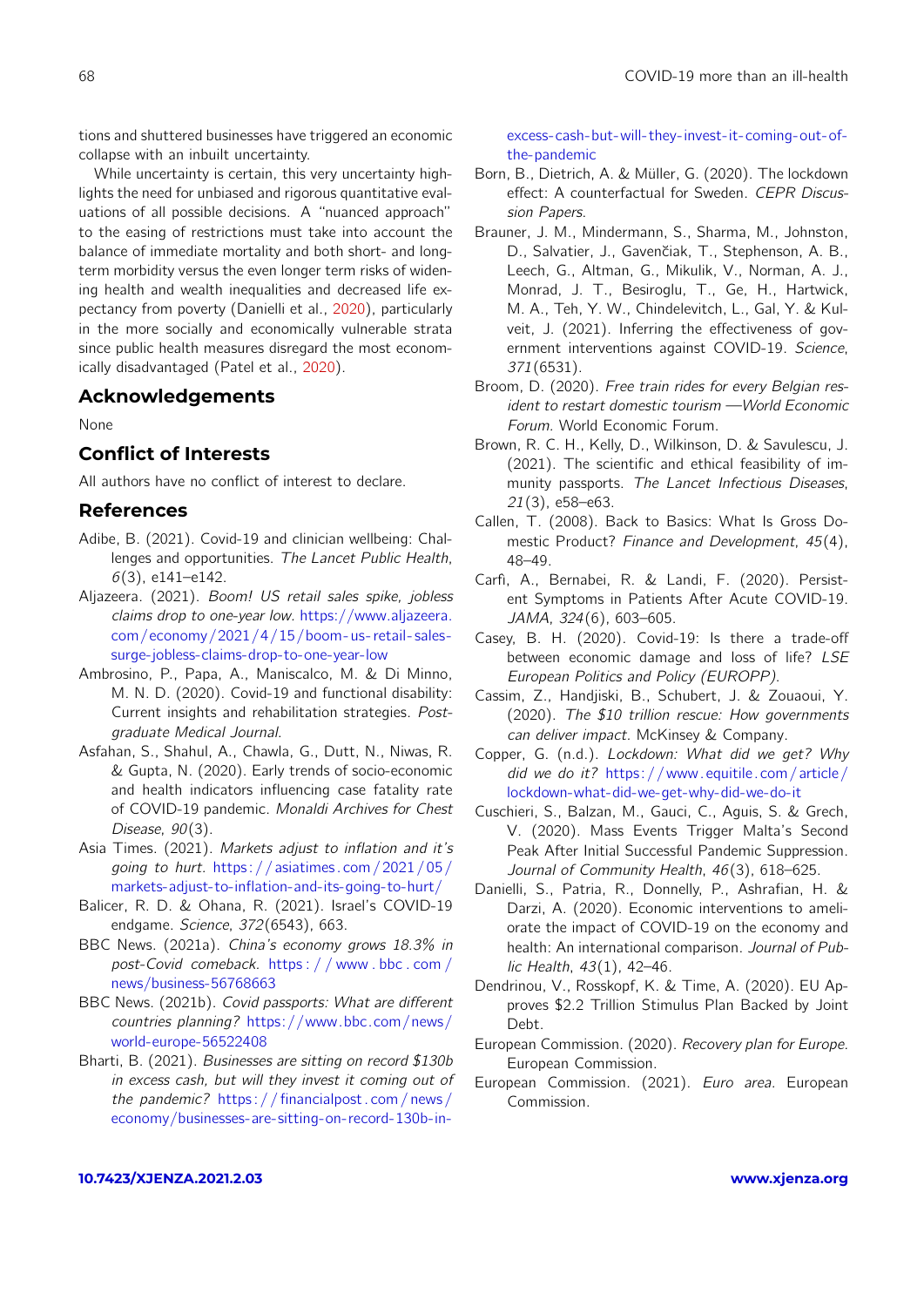- <span id="page-5-3"></span>Fagiuoli, S., Lorini, F. L. & Remuzzi, G. (2020). Adaptations and Lessons in the Province of Bergamo. New England Journal of Medicine, 382(21), e71.
- <span id="page-5-2"></span>Farboodi, M., Jarosch, G. & Shimer, R. (2020). Internal and External Effects of Social Distancing in a Pandemic. National Bureau of Economic Research.
- <span id="page-5-0"></span>Ferguson, N. M., Laydon, D., Nedjati-Gilani, G., Imai, N., Ainslie, K., Baguelin, M., Bhatia, S., Boonyasiri, A., Cucunubá, Z., Cuomo-Dannenburg, G., Dighe, A., Dorigatti, I., Fu, H., Gaythorpe, K., Green, W., Hamlet, A., Hinsley, W., Okell, L. C., van Elsland, S., ... Ghani, A. C. (2020). Impact of non-pharmaceutical interventions (NPIs) to reduce COVID-19 mortality and healthcare demand.
- <span id="page-5-21"></span>Financial Times. (2021). Covid resurgence pushes eurozone into double-dip recession.
- <span id="page-5-4"></span>Flaxman, S., Mishra, S., Gandy, A., Unwin, H. J. T., Mellan, T. A., Coupland, H., Whittaker, C., Zhu, H., Berah, T., Eaton, J. W., Monod, M., Perez-Guzman, P. N., Schmit, N., Cilloni, L., Ainslie, K. E. C., Baguelin, M., Boonyasiri, A., Boyd, O., Cattarino, L., ... Bhatt, S. (2020). Estimating the effects of non-pharmaceutical interventions on COVID-19 in Europe. Nature, 584(7820), 257–261.
- <span id="page-5-22"></span>Grech, V., Grech, P. & Fabri, S. (2020). A risk balancing act – Tourism competition using health leverage in the COVID-19 era. International Journal of Risk & Safety in Medicine, 31(3), 121–130.
- <span id="page-5-26"></span>Gutscher, C. & Potter, S. (2021). Bubble fears everywhere but all investors can do is keep buying.
- <span id="page-5-5"></span>Hsiang, S., Allen, D., Annan-Phan, S., Bell, K., Bolliger, I., Chong, T., Druckenmiller, H., Huang, L. Y., Hultgren, A., Krasovich, E., Lau, P., Lee, J., Rolf, E., Tseng, J. & Wu, T. (2020). The effect of large-scale anti-contagion policies on the COVID-19 pandemic. Nature, 584, 262–267.
- <span id="page-5-14"></span>Jiang, D. H. & McCoy, R. G. (2020). Planning for the Post-COVID Syndrome: How Payers Can Mitigate Long-Term Complications of the Pandemic. Journal of General Internal Medicine, 35(10), 3036–3039.
- <span id="page-5-13"></span>König, M. & Winkler, A. (2021). COVID-19: Lockdowns, Fatality Rates and GDP Growth. Intereconomics, 56(1), 32–39.
- <span id="page-5-1"></span>Krueger, D., Uhlig, H. & Xie, T. (2020). Macroeconomic Dynamics and Reallocation in an Epidemic: Evaluating the "Swedish Solution." NBER Working Papers.
- <span id="page-5-15"></span>Maqui, E. & Morris, R. (2021). The long-term effects of the pandemic: Insights from a survey of leading companies. European Central Bank.
- <span id="page-5-10"></span>Marmot, M. (2002). The Influence Of Income On Health: Views Of An Epidemiologist. Health Affairs, 21(2), 31–46.
- <span id="page-5-19"></span>Martin Fuentes, N. & Moder, I. (2021). The scarring effects of COVID-19 on the global economy —VOX, CEPR Policy Portal. VOX EU.
- <span id="page-5-11"></span>Miles, D. K., Stedman, M. & Heald, A. H. (2020). ''Stay at Home, Protect the National Health Service, Save Lives": A cost benefit analysis of the lockdown in the United Kingdom. International Journal of Clinical Practice, 75(3), e13674.
- <span id="page-5-20"></span>Nangia, P. (2021). How fast will economy recover? It depends on businesses reopening, vaccination, Covid-19 third wave. The Financial Express.
- <span id="page-5-6"></span>Nicola, M., Alsafi, Z., Sohrabi, C., Kerwan, A., Al-Jabir, A., Iosifidis, C., Agha, M. & Agha, R. (2020). The socio-economic implications of the coronavirus pandemic (COVID-19): A review. International Journal of Surgery, 78, 185–193.
- <span id="page-5-17"></span>OECD. (2020). OECD Economic Outlook – the world economy on a tightrope. OECD Publishing.
- <span id="page-5-28"></span>Patel, J., Nielsen, F., Badiani, A., Assi, S., Unadkat, V., Patel, B., Ravindrane, R. & Wardle, H. (2020). Poverty, inequality and COVID-19: The forgotten vulnerable. Public Health, 183, 110-111.
- <span id="page-5-27"></span>Raimonde, O. & Ballentine, C. (2021). Crypto markets show more signs of excess amid bitcoin rebound. The Economic Times.
- <span id="page-5-25"></span>Romei, V. (2021). Global savers' \$5.4tn stockpile offers hope for post-Covid spending. Financial Times.
- <span id="page-5-16"></span>Romer, C. D. (1990). The Great Crash and the Onset of the Great Depression. The Quarterly Journal of Economics, 105(3), 597.
- <span id="page-5-23"></span>Schengenvisainfo News. (2021). All Details on EU COVID-19 Vaccine Passport Revealed: Here's What You Need to Know - SchengenVisaInfo.com.
- <span id="page-5-12"></span>Schonberger, R. B., Listokin, Y. J., Ayres, I., Yaesoubi, R. & Shelley, Z. R. (2020). Cost benefit analysis of limited reopening relative to a herd immunity strategy or shelter in place for SARS-CoV-2 in the United States. In MedRxiv. Cold Spring Harbor Laboratory Preprints.
- <span id="page-5-24"></span>The Economic Times. (2021). US repo market flirts with negative rates as Fed seeks to absorb excess cash. The Economic Times.
- <span id="page-5-8"></span>The World Bank. (2018). World GDP by year. The World Bank Data.
- <span id="page-5-18"></span>The World Bank. (2020). The Global Economic Outlook During the COVID-19 Pandemic: A Changed World.
- <span id="page-5-9"></span>Thomas, P. J. (2020). J-value assessment of how best to combat Covid-19. Nanotechnology Perceptions, 16, 16–40.
- <span id="page-5-7"></span>UNWTO World Tourism Barometer and Statistical Annex, January 2019. (2019). UNWTO World Tourism Barometer, 17(1), 1–40.